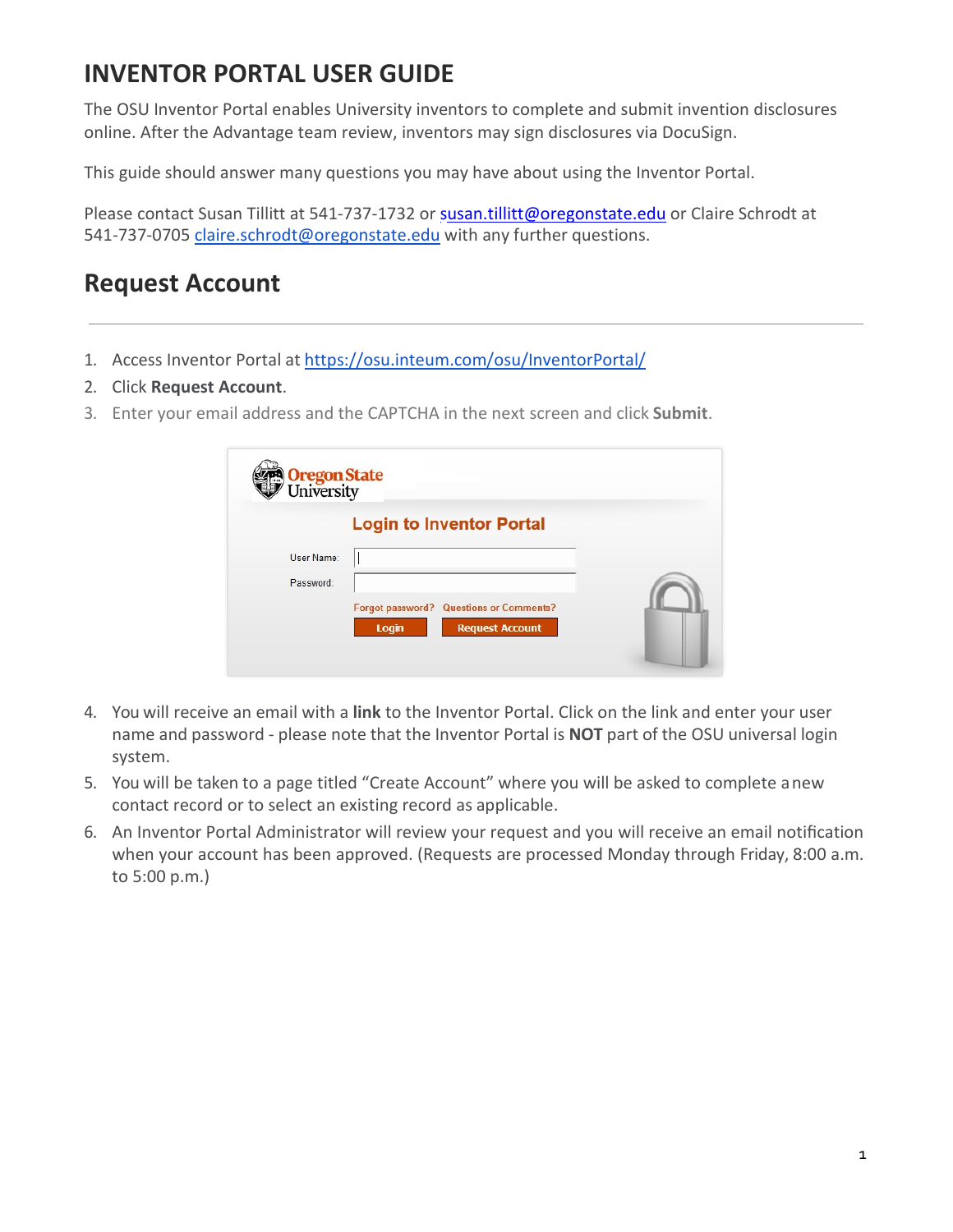### **Dashboard**

When you log in, Inventor Portal will open on the Dashboard. The Dashboard allows you to navigate your profile and disclosure information. Click the buttons on the **left** to navigate between:

- **Dashboard**  View recent activity on your draft or submitted disclosures.
- **Disclosures**  View a list of all your disclosures and click on each to see individual details.
- **Add New Disclosure**  Create a new disclosure and submit to Advantage when complete.
- **Edit Profile** Reset your password or update your contact information (keeping your info current ensures effective communication about your portfolio.)

Click the **numbers** on the **right** to filter and view:

- **Draft Disclosures**
- **Disclosures Ready for Advantage Manager Review**

| Oregon State                                |                                                                                                                                                                                                                                                                 | Logged in as: Benny Beaver<br>Feedback                                    |
|---------------------------------------------|-----------------------------------------------------------------------------------------------------------------------------------------------------------------------------------------------------------------------------------------------------------------|---------------------------------------------------------------------------|
| Dashboard                                   | <b>Dashboard</b>                                                                                                                                                                                                                                                |                                                                           |
| <b>Disclosures</b>                          | Welcome to Oregon State University Inventor Portal Dashboard.                                                                                                                                                                                                   |                                                                           |
| Add New Disclosure<br><b>D</b> Edit Profile | Click Disclosures on the left to view your existing disclosures.<br>Click Add New Disclosure to prepare a new invention disclosure for submission.<br>Click Edit Profile to update your info or change your password.<br>Remember to Save your work frequently. |                                                                           |
|                                             | <b>Recent Activity</b>                                                                                                                                                                                                                                          |                                                                           |
|                                             | No recent activity to display.                                                                                                                                                                                                                                  | <b>Draft</b><br><b>Disclosures</b><br>17                                  |
|                                             |                                                                                                                                                                                                                                                                 | <b>Disclosures Ready</b><br><b>For Advantage</b><br><b>Manager Review</b> |
|                                             | <b>Delete All Recent Activities</b>                                                                                                                                                                                                                             |                                                                           |

 $\sim$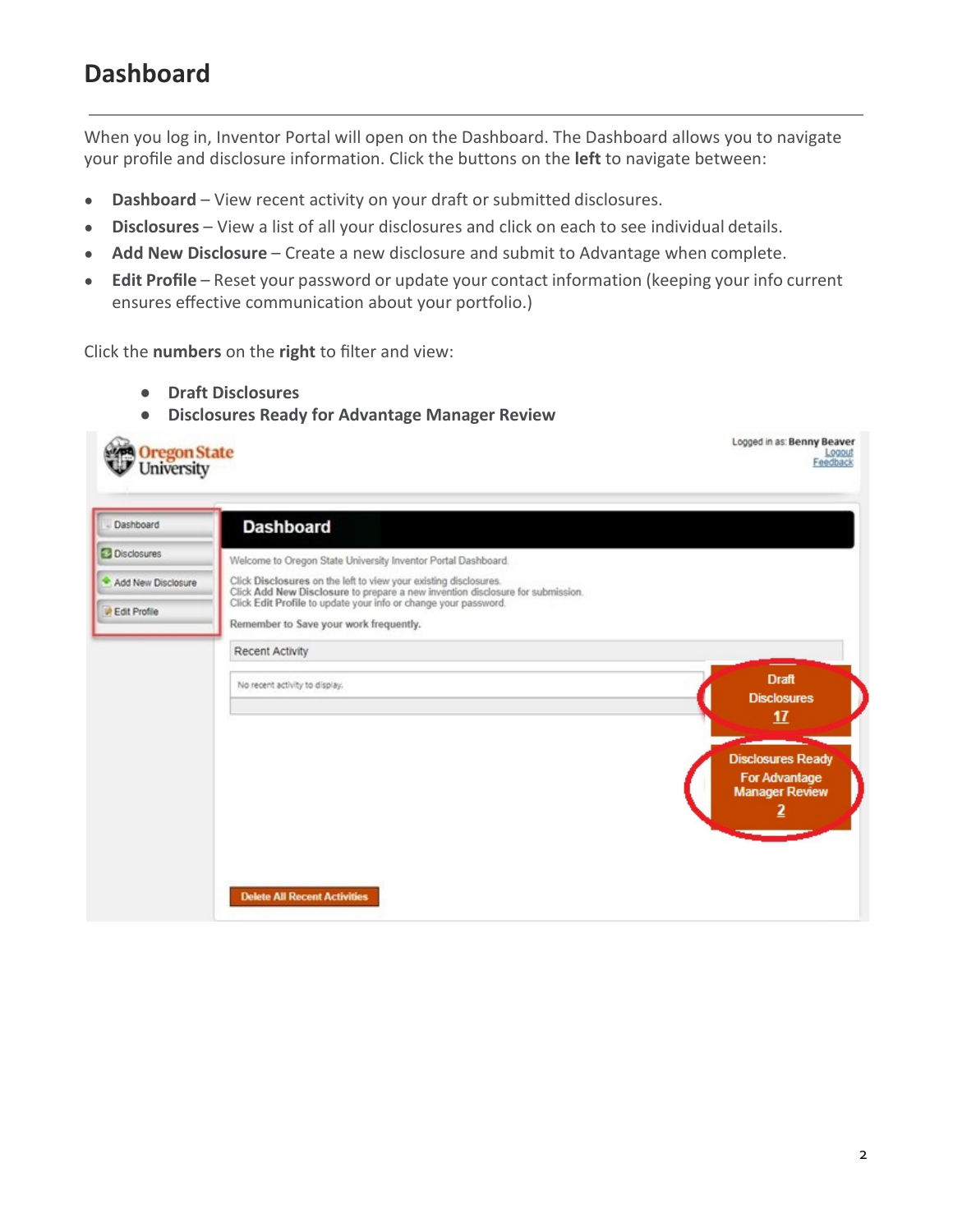# **Creating and Submitting a New Invention Disclosure through the Inventor Portal**

To enter an invention disclosure in Inventor Portal, you will need to provide the following information (the more complete your disclosure, the better we are able to assess it):

- A non-confidential **Disclosure Title**
- A **Detailed Description** of the invention needs to be in sufficient detail so that someone in your field or a closely related field of your invention will be able to make and use it. The components of the detailed description section include:
	- $\circ$  What did you make? Explain what you made and include what purpose the invention is intended to serve.
	- $\circ$  How is it made? This should be a functional and structural description of the invention. Include drawings, charts, supplemental data, etc. if relevant for explaining how the invention is made. Include any potentially different materials, sizes, methods of operation, and other forms which the invention can take.
	- o When did you first make it? This includes first conception date, and if you builtand/or tested, the date first built/tested.
	- $\circ$  What problem(s) does this invention solve? List all potential problems this invention may solve, including uses potentially outside of the current field of invention.
	- $\circ$  Are there any novel or unusual features? List anything that distinguishes this invention from known products or inventions.
	- o What are possible uses for this invention? List all conceivable uses for this invention, including potential uses outside of the immediate field of invention.
	- o Are there any potential obstacles to development of this invention? List any conceivable barrier to development including prohibitive cost of production, rare materials needed, lack of existing market, etc.
- **Public Disclosure**  A public disclosure is any non-confidential communication of the invention. This includes journal publications, public presentations, conference abstracts or proceedings, poster presentations, hanging a poster in your building, thesis/dissertation defenses, disclosure to any non-OSU employees (including undergraduates!), sharing white papers, etc. If you have any questions about what constitutes a public disclosure, please contact a Licensing Manager. There is a legal obligation to disclose any known public disclosures of the invention to the United States Patent and Trademark Office. Failure to disclose can result in a loss of patent rights.
- **Future Public Disclosure**  knowing about planned disclosures helps Advantage prepare for Intellectual Property protection strategies
- **Related Patents**  To the best of your knowledge, please identify any relatedPatent Applications, Patents, or Publications.
- **Competition** Are there any known products or technologies that will compete with this invention?
- **Products**  Have the products been made, written, or tested?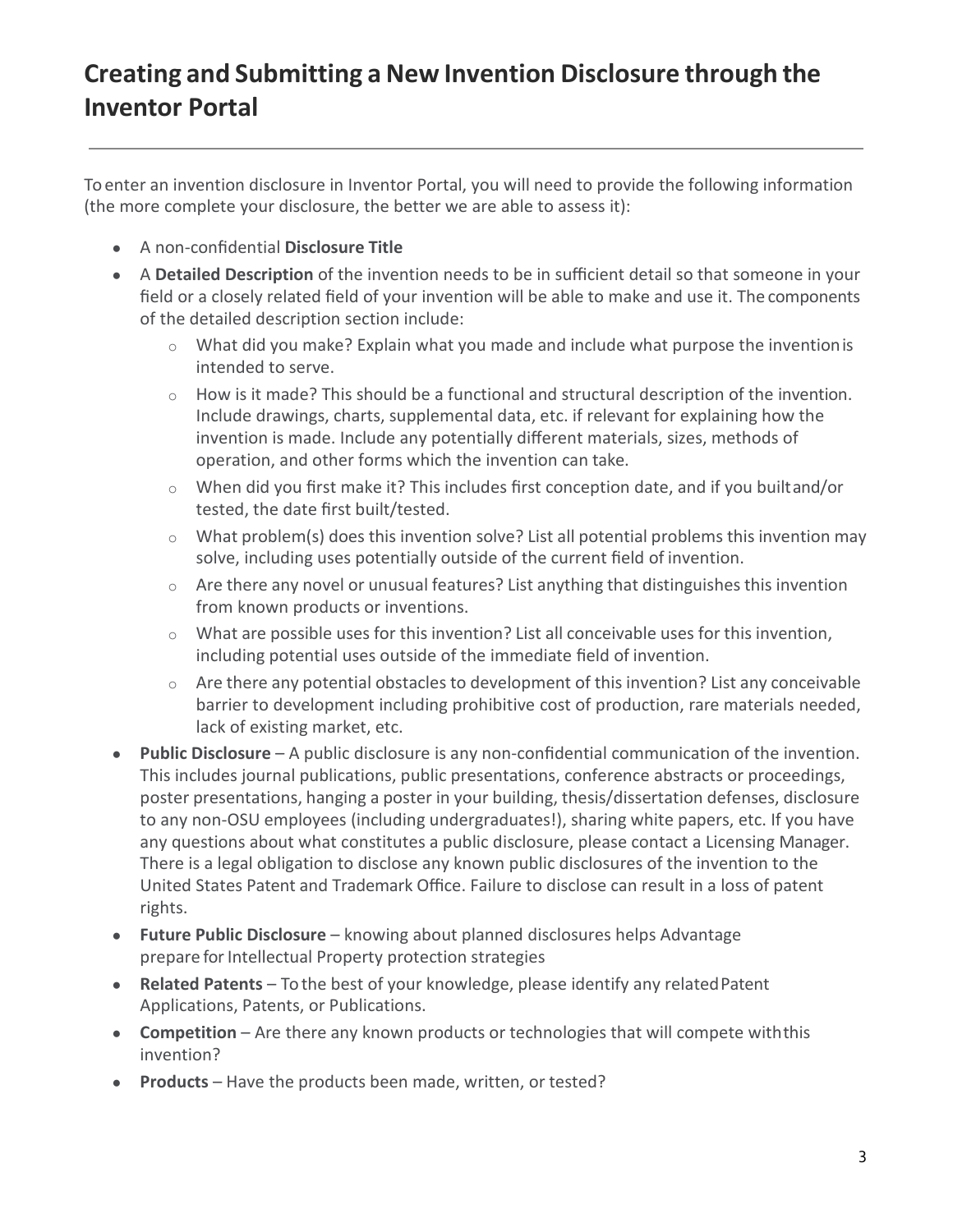- **Contributors**  Name, email, and company of co-contributors. If co-contributor is not an OSU affiliated, select "Non-OSU Inventor" on the role type drop-down list.
- **Funding** If the invention was created or first reduced to practice under any formal sponsored research funding, please list the funding agency, Principal Investigator, and Grant/Contract No. If there was no funding, you will be asked to search and select "No Funding", then save changes.
- **Documents**  Please add any concise documentation that specifically describes your invention, including a detailed technical description highlighting important inventive features, supporting supplemental data, examples, and figures. Word document or similar editable format preferred. For example, draft manuscripts, technical reports, white papers, etc., can be helpful. Please do NOT attach documents with extensive content that is not directly related to the invention, such as full theses and dissertations.
- **Interests** keywords can be added to help the public search for the non-confidential summary of available technologies on the [OSU Technology Publisher](http://oregonstate.technologypublisher.com/) (Note: Only patent pending inventions are published on the Technology Publisher.)
- **Remarks** notes to Advantage Manager or pertinent information that is not captured in the details above can be added here.

**Note:** The above fields are specific to the Invention Disclosure form. Some fields may vary depending on the specific disclosure type you are using. **Biological Materials Disclosure, Copyright Content Disclosure, Plant Variety Disclosure, or Software and Digital Media Disclosure** will require different fields relevant to their specific disclosure type.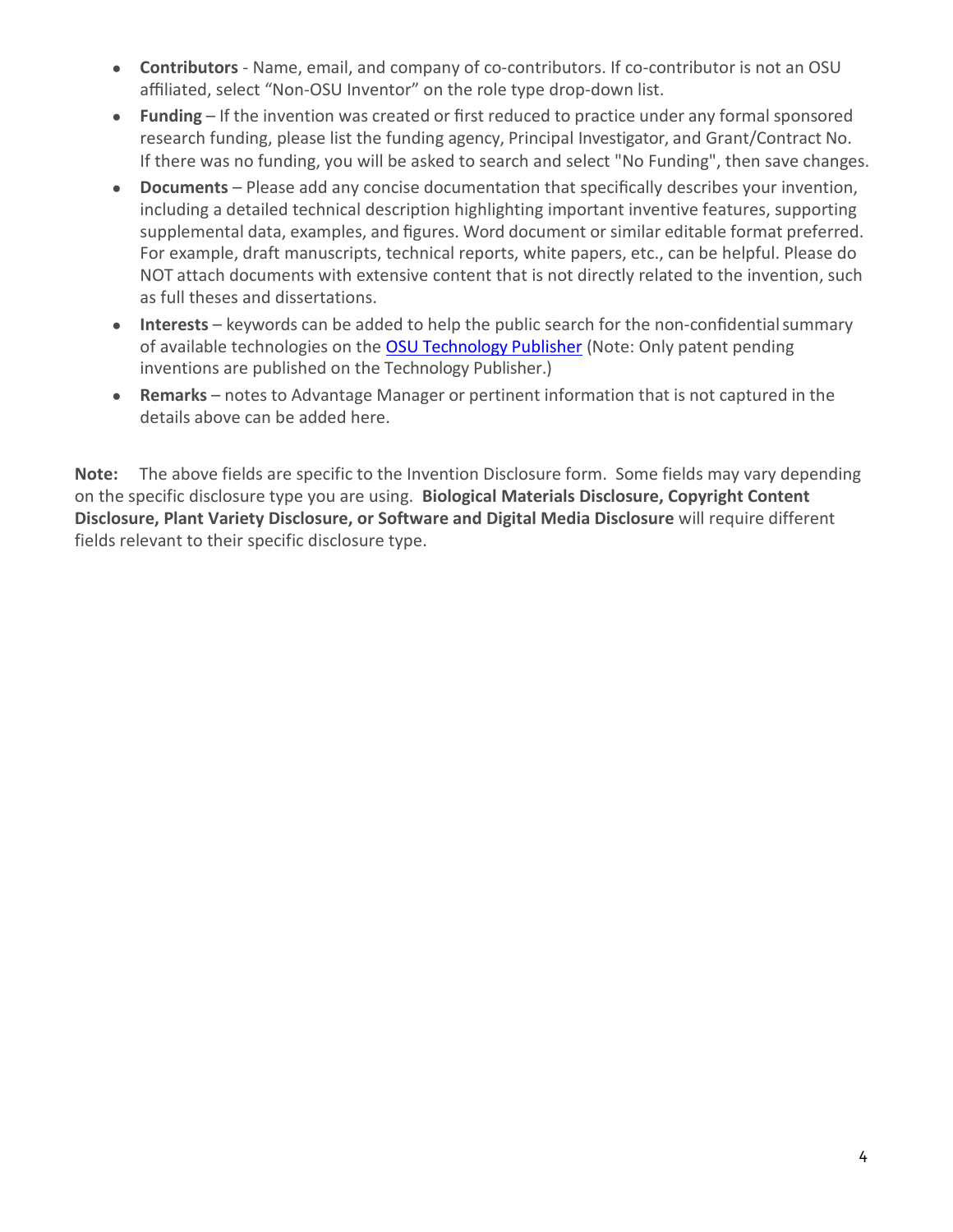- **1.** When you click **Add New Disclosure**, you will be prompted to enter a non-confidential title and select a disclosure type from a drop-down list: **Invention Disclosure, Biological Materials Disclosure, Copyright Content Disclosure, Plant Variety Disclosure, or Software and Digital Media Disclosure** *(each form has slightly different questions relevant to nature of the disclosure type).* **NOTE: Click Save as Draft while working since the site does not autosave and your browser may not prompt you to save your work if you leave the page.**
- 2. At any time, click **Save as Draft**, exit, and log in later to continue adding to yourdisclosure. **NOTE: Disclosure Editors may edit in Draft status only. Once the disclosure is submitted and reviewed by Advantage, it can no longer be edited without assistance from Advantage staff. Be sure that you have thoroughly reviewed the disclosure and uploaded any attachments before submitting.**

| <b>Disclosure</b>                                                                                                                                                                 |                         |                                                                                                    |              |            |                  |                                                                                                                                                                                                                        |
|-----------------------------------------------------------------------------------------------------------------------------------------------------------------------------------|-------------------------|----------------------------------------------------------------------------------------------------|--------------|------------|------------------|------------------------------------------------------------------------------------------------------------------------------------------------------------------------------------------------------------------------|
| <b>Save As Draft</b><br><b>Download As PDF</b><br><b>Disclosure Type:</b><br><b>Invention Disclosure</b><br>$\pmb{\mathrm{v}}$<br>Status:<br>Invention Id:<br><b>DRAFT/234/18</b> | <b>Download As Word</b> | <b>Disclosure Title:</b><br>Improved System and Method For<br><b>Constructing Dams</b><br>Tech Id: |              |            |                  | <b>Draft</b><br>This disclosure is in draft status.<br>When you are finished editing, Submit<br>the disclosure for administrator review<br>using the button below.<br><b>Save As Draft</b><br><b>Submit for Review</b> |
| <b>Detailed Description</b>                                                                                                                                                       |                         |                                                                                                    |              |            |                  | Ø                                                                                                                                                                                                                      |
| <b>Public Disclosure</b>                                                                                                                                                          |                         |                                                                                                    |              |            |                  | Ø                                                                                                                                                                                                                      |
| <b>Future Public Disclosure</b>                                                                                                                                                   |                         |                                                                                                    |              |            |                  | $\odot$                                                                                                                                                                                                                |
| <b>Related Patents</b>                                                                                                                                                            |                         |                                                                                                    |              |            |                  | Ø                                                                                                                                                                                                                      |
| Competition                                                                                                                                                                       |                         |                                                                                                    |              |            |                  | Ø                                                                                                                                                                                                                      |
| <b>Products</b>                                                                                                                                                                   |                         |                                                                                                    |              |            |                  | $\odot$                                                                                                                                                                                                                |
| Contributors                                                                                                                                                                      |                         |                                                                                                    |              |            |                  | $\circledcirc$                                                                                                                                                                                                         |
| <b>Add Contributor</b>                                                                                                                                                            |                         |                                                                                                    |              |            |                  |                                                                                                                                                                                                                        |
| First<br>Last                                                                                                                                                                     | Permission              | Order                                                                                              | Contribution | Department | <b>Role Type</b> | Manage                                                                                                                                                                                                                 |
| <b>Benny Beaver</b>                                                                                                                                                               | View Only               | 1                                                                                                  | 100.00%      |            | OSU Contributor  | Edit   Delete<br>Save                                                                                                                                                                                                  |
| <b>Funding</b>                                                                                                                                                                    |                         |                                                                                                    |              |            |                  | $\odot$                                                                                                                                                                                                                |
| <b>Documents</b>                                                                                                                                                                  |                         |                                                                                                    |              |            |                  | $\odot$                                                                                                                                                                                                                |
| Interests                                                                                                                                                                         |                         |                                                                                                    |              |            |                  | Ø                                                                                                                                                                                                                      |
| <b>Remarks</b>                                                                                                                                                                    |                         |                                                                                                    |              |            |                  | $\odot$                                                                                                                                                                                                                |
| <b>Save As Draft</b><br><b>Submit for Review</b>                                                                                                                                  | <b>Download As PDF</b>  | <b>Download As Word</b>                                                                            |              |            |                  |                                                                                                                                                                                                                        |

#### **Add Contributor**

1. Click **Add Contributor** to add contributors to the disclosure.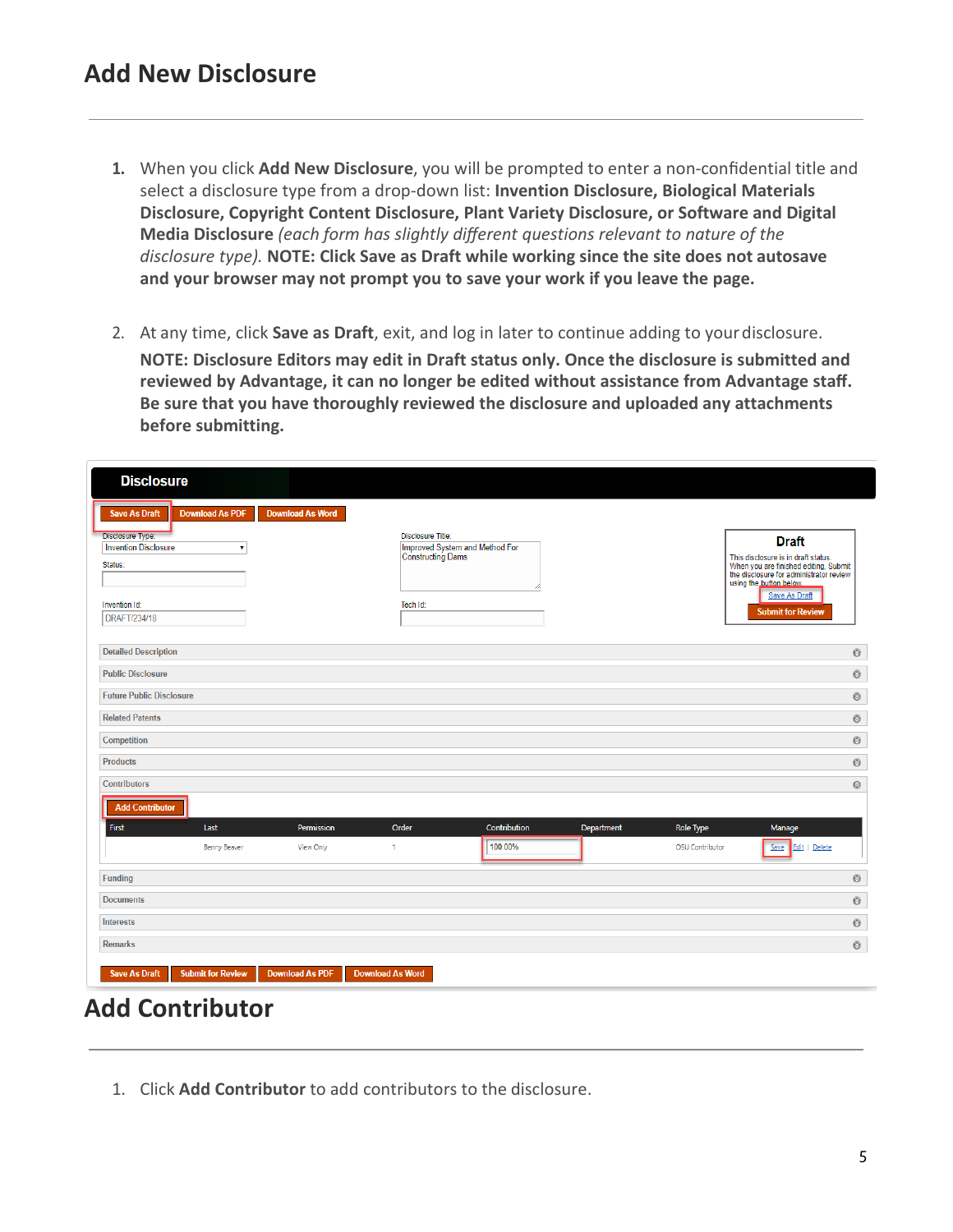- **2.** As you add contributors, designate their editing rights **(Contributor's Disclosure Role and Rights)** for the disclosure. **NOTE: Sign Type is not required. Once the disclosure is submitted and reviewed, signature request will be sent via DocuSign.**
- 3. If you cannot find a Contributor in the search, you can add a new Contact.
- 4. If a Contributor is not an OSU employee or student, select "Non-OSU Contributor" from Role Type drop-down list.

| <b>Add Contributor</b>                                                                                                                                                                                                                                     | ⊠ |
|------------------------------------------------------------------------------------------------------------------------------------------------------------------------------------------------------------------------------------------------------------|---|
| Contributor's Disclosure Role and Rights:*<br>◎ Editor<br>Can add, edit or delete this disclosure in draft.<br>● View Only<br>Can only add remarks and view this disclosure.                                                                               |   |
| <b>Search</b><br><b>Betty Beaver</b><br>Find Contact by Last Name or First Name:  <br><b>Search Results:</b>                                                                                                                                               |   |
| <b>Betty Beaver</b><br>beaver.believer@oregonstate.edu<br><b>Oregon State University</b><br><b>Choose</b><br>Add a new Contact if you cannot find the Contact you are looking for.<br>Role Type:<br><b>OSU Contributor</b><br>Sign Type:<br>not required v |   |
| Significance: *                                                                                                                                                                                                                                            |   |
| 1                                                                                                                                                                                                                                                          |   |
| Contribution %:<br>50.00                                                                                                                                                                                                                                   |   |
| <b>Save Changes</b><br>Close                                                                                                                                                                                                                               |   |

## **Add Funding**

- **1.** Click **Add Funding.**
- 2. Enter information in the fields.
- 3. Click **Save Changes** (Repeat steps 1 thru 3 as needed.)

| If no funding, search and select "No Funding" and save.                                                             | $\boldsymbol{\times}$ |  |  |  |  |  |
|---------------------------------------------------------------------------------------------------------------------|-----------------------|--|--|--|--|--|
| <b>Search</b><br>Find Company by Company Name:                                                                      |                       |  |  |  |  |  |
| <b>Selected Company</b>                                                                                             |                       |  |  |  |  |  |
| <b>USDA - ARS</b><br><b>Russell Research Center</b><br>PO Box 5677<br>Athens, GA 30607-5677 United States<br>Remove |                       |  |  |  |  |  |
| <b>Search</b><br>Find Contact by Last Name or First Name:<br><b>Grant or Contract Number:</b>                       |                       |  |  |  |  |  |
| <b>Add to list</b><br>USDA-12121212                                                                                 |                       |  |  |  |  |  |
|                                                                                                                     |                       |  |  |  |  |  |
| <b>Save Changes</b><br>Close                                                                                        |                       |  |  |  |  |  |

4. Use Edit/Delete fields if you need to make changes to your funding list.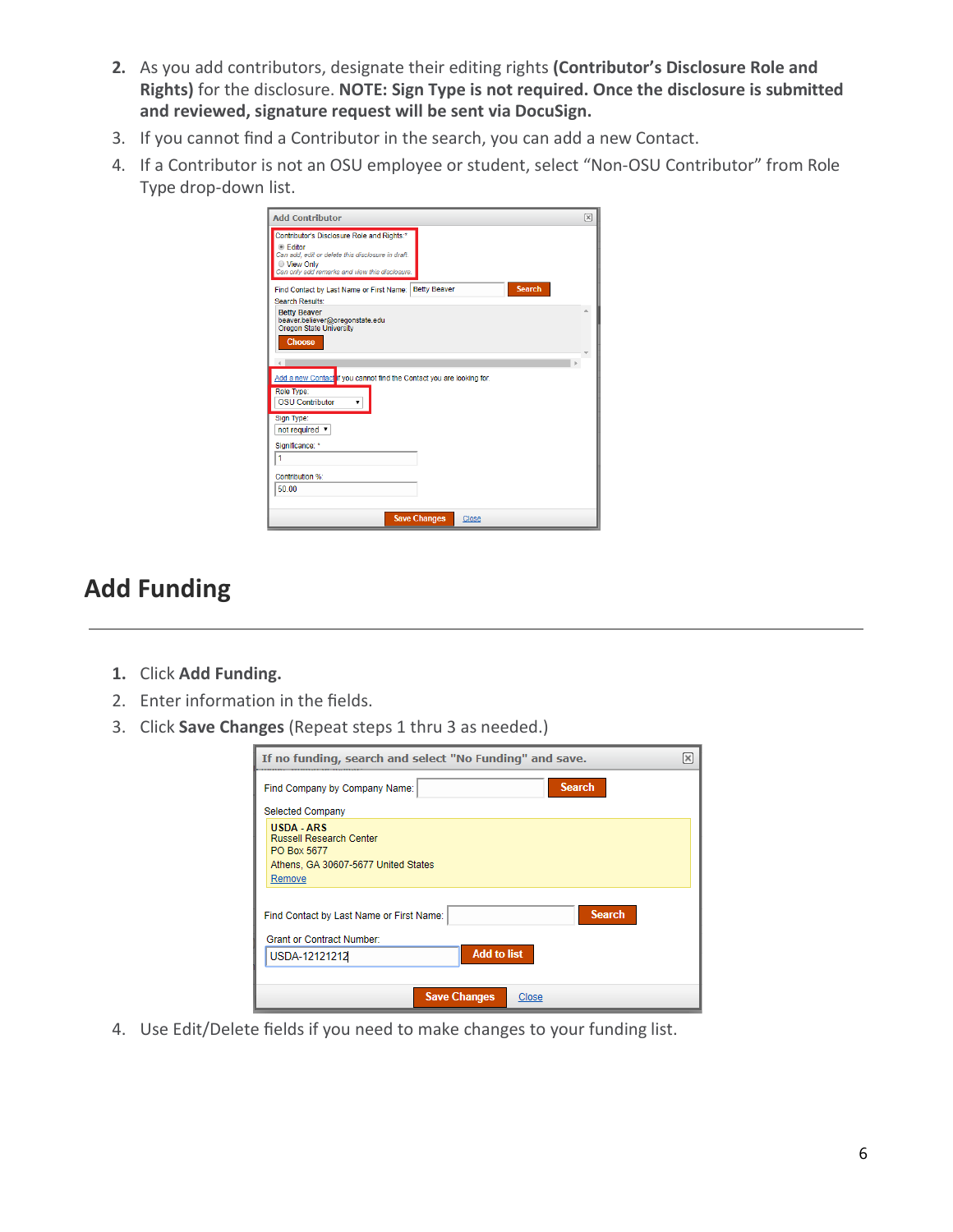| <b>Funding</b>                      |              |                      |           | ⊗             |
|-------------------------------------|--------------|----------------------|-----------|---------------|
| <b>Add Funding</b>                  |              |                      |           |               |
| <b>Funding Institution</b>          | Investigator | Grant / Contract No. | Created   | Manage        |
| NIH - National Institutes of Health |              | NIH-12345678         | 10/5/2017 | Edit   Delete |
| USDA - ARS Beltsville Area          |              | USDA-12121212        | 10/5/2017 | Delete        |

### **Documents**

Attachments may be uploaded one at a time to your invention disclosure (15 MB size limit)

- **1.** Click **Choose File**
- 2. **Select** a file
- 3. Click **Upload Document** (Repeat steps 1 thru 3 as needed.)

|        | <b>Documents</b>                                                                                            |                                             |                  |                      | $\odot$ |
|--------|-------------------------------------------------------------------------------------------------------------|---------------------------------------------|------------------|----------------------|---------|
|        | Uploaded By                                                                                                 | <b>File</b>                                 | <b>Extension</b> | Created              | Manage  |
|        | Susan Tillitt                                                                                               | <b>INVENTOR PORTAL USER</b><br><b>GUIDE</b> | docx             | 10/5/2017 4:20:06 PM | Delete  |
| Н<br>I | Add a Document<br><sup>*</sup> Size limit is 15MB<br>Choose File   No file chosen<br><b>Upload Document</b> |                                             |                  |                      |         |

## **Interests/Keywords**

Keywords may be added to your invention disclosure

- **1.** Click **Add Keyword**
- 2. Select existing keywords or create your own (Repeat steps 1 thru 2 as needed.)
- 3. You may delete keywords from the list as you go.

| <b>Interests</b>   | 0      |
|--------------------|--------|
| <b>Add Keyword</b> |        |
| Keyword            | Manage |
| <b>Diabetes</b>    | Delete |
| wound-infection    | Delete |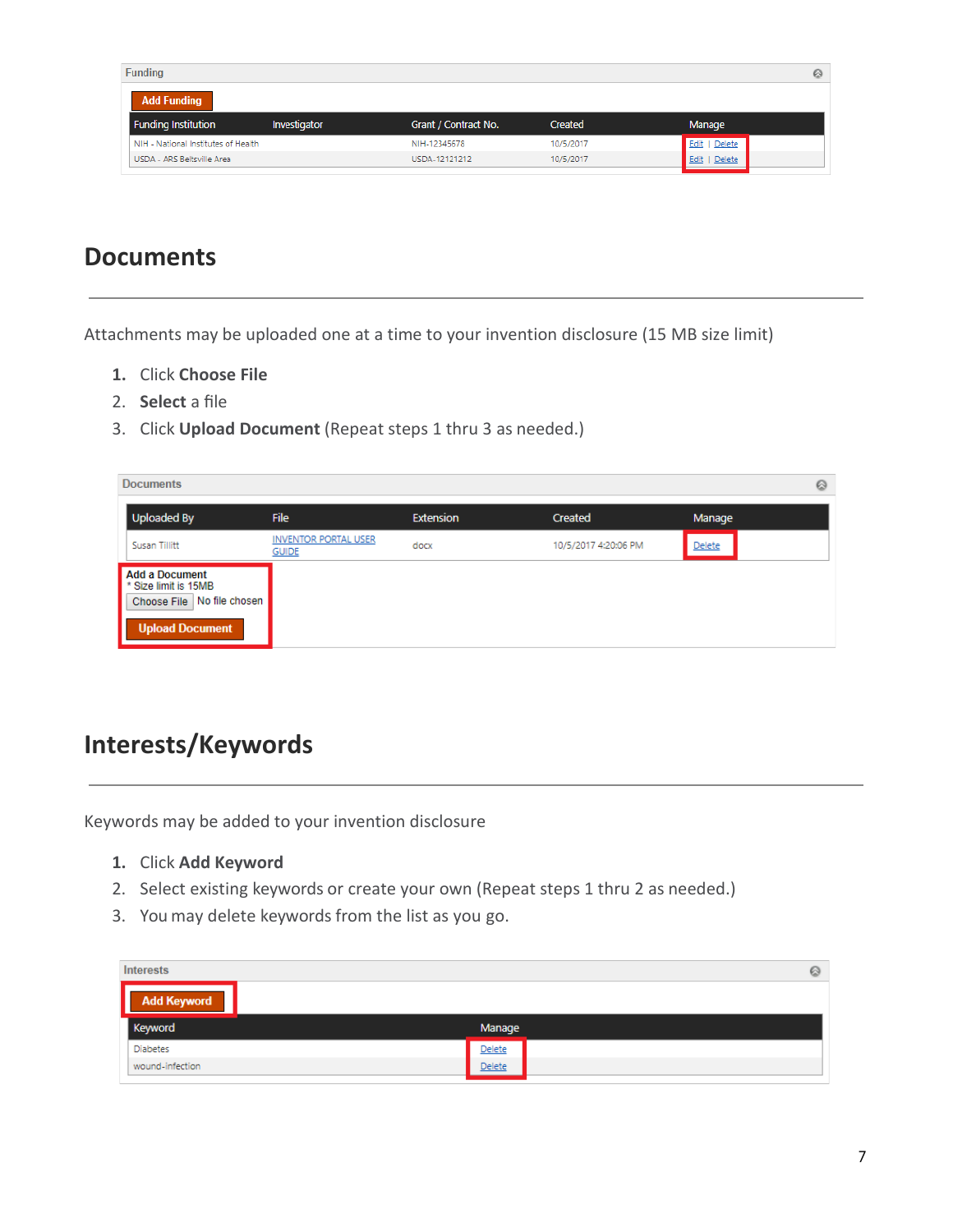### **Remarks**

Contributors and Advantage staff may enter remarks in this section to communicate regarding the disclosure. Remarks are added to the disclosure record and emailed to Contributors and Advantage Inventor Portal administrators.

| By                                                                              | <b>Comment</b>                                                                                                | Created   |
|---------------------------------------------------------------------------------|---------------------------------------------------------------------------------------------------------------|-----------|
| Susan Tillitt                                                                   | Type any comment here and it will be emailed to the<br>Contributors and OCCD Inventor Portal Admininstrators. | 10/5/2017 |
| <b>Add a Remark</b>                                                             |                                                                                                               |           |
| Contributors and OCCD staff can<br>communicate here regarding the<br>disclosure |                                                                                                               |           |
|                                                                                 |                                                                                                               |           |
|                                                                                 |                                                                                                               |           |

#### **Submit a Completed Disclosure**

When your disclosure is complete, click **Submit for Review**.

| <b>Download As PDF</b><br><b>Save As Draft</b>         | <b>Download As Word</b>       |                                                                                                                                                    |
|--------------------------------------------------------|-------------------------------|----------------------------------------------------------------------------------------------------------------------------------------------------|
| <b>Disclosure Type:</b><br><b>Invention Disclosure</b> | Disclosure Title:             | <b>Draft</b>                                                                                                                                       |
| Status:                                                | <b>Build Better Dams</b><br>▼ | This disclosure is in draft status.<br>When you are finished editing, Submit<br>the disclosure for administrator review<br>using the button below. |
| Invention Id:                                          | Tech Id:                      | Save As Draft                                                                                                                                      |
| DRAFT/194/17                                           |                               | <b>Submit for Review</b>                                                                                                                           |

**Your submission will be reviewed to ensure that it is complete, and that all the required information has been supplied.**

- If your disclosure requires further information, you will receive an email or phone call from an IP & Licensing Manager.
- If your disclosure is complete, you will receive an email notification that it has been **Reviewed** and you will receive a DocuSign email requesting signatures from all OSU Contributors.
- Once reviewed, Advantage can now proceed with an invention assessment, including patentability, commercial fitness, etc.